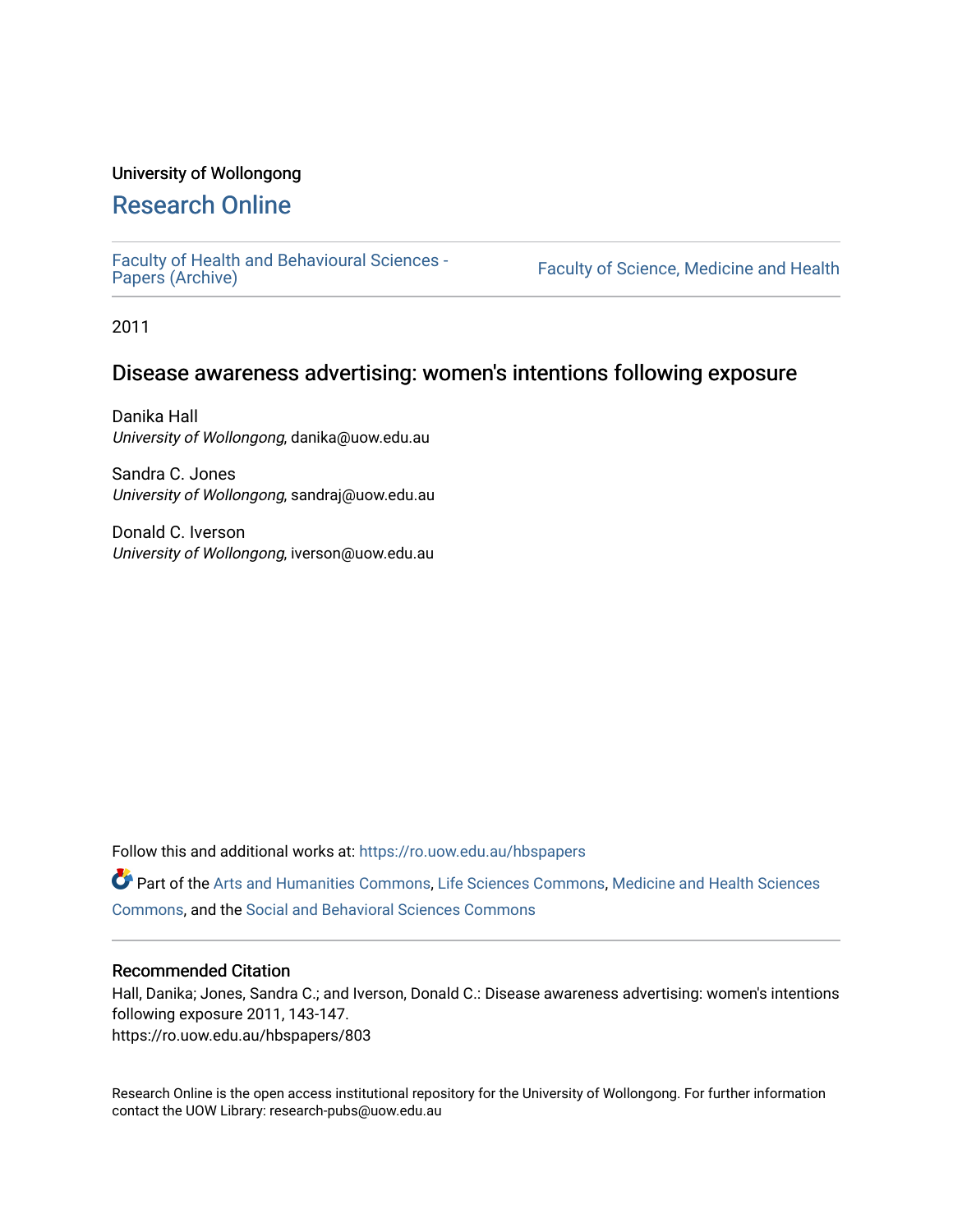# Disease awareness advertising: women's intentions following exposure

## **Abstract**

Background: In Australia, where direct to consumer advertising of prescription medicines is prohibited, pharmaceutical companies can sponsor disease awareness advertising targeting consumers. This study examined the impact of disease awareness advertising exposure on older women's reported behavioural intentions. Method: Women were approached in a shopping centre and randomly assigned mock advertisements for two health conditions. Disease information and sponsors were manipulated. Results: Two hundred and forty-one women responded to 466 advertisements. Almost half reported an intention to ask their doctor for a prescription or referral as a result of seeing the advertisement, but more reported they would talk to their doctor and ask about treatments and tests. Participants were more likely to report an intention to ask for prescriptions if they perceived the health condition to be severe and themselves susceptible or if they had viewed advertisements containing limited information on the disease. Discussion: Disease awareness advertising may stimulate demand for prescription medicine products. This has serious implications for general practitioners and regulators

## Keywords

exposure, following, intentions, advertising, awareness, women, disease

## **Disciplines**

Arts and Humanities | Life Sciences | Medicine and Health Sciences | Social and Behavioral Sciences

## Publication Details

Hall, D., Jones, S. C. & Iverson, D. C. (2011). Disease awareness advertising: women's intentions following exposure. Australian Family Physician, 40 (3), 143-147.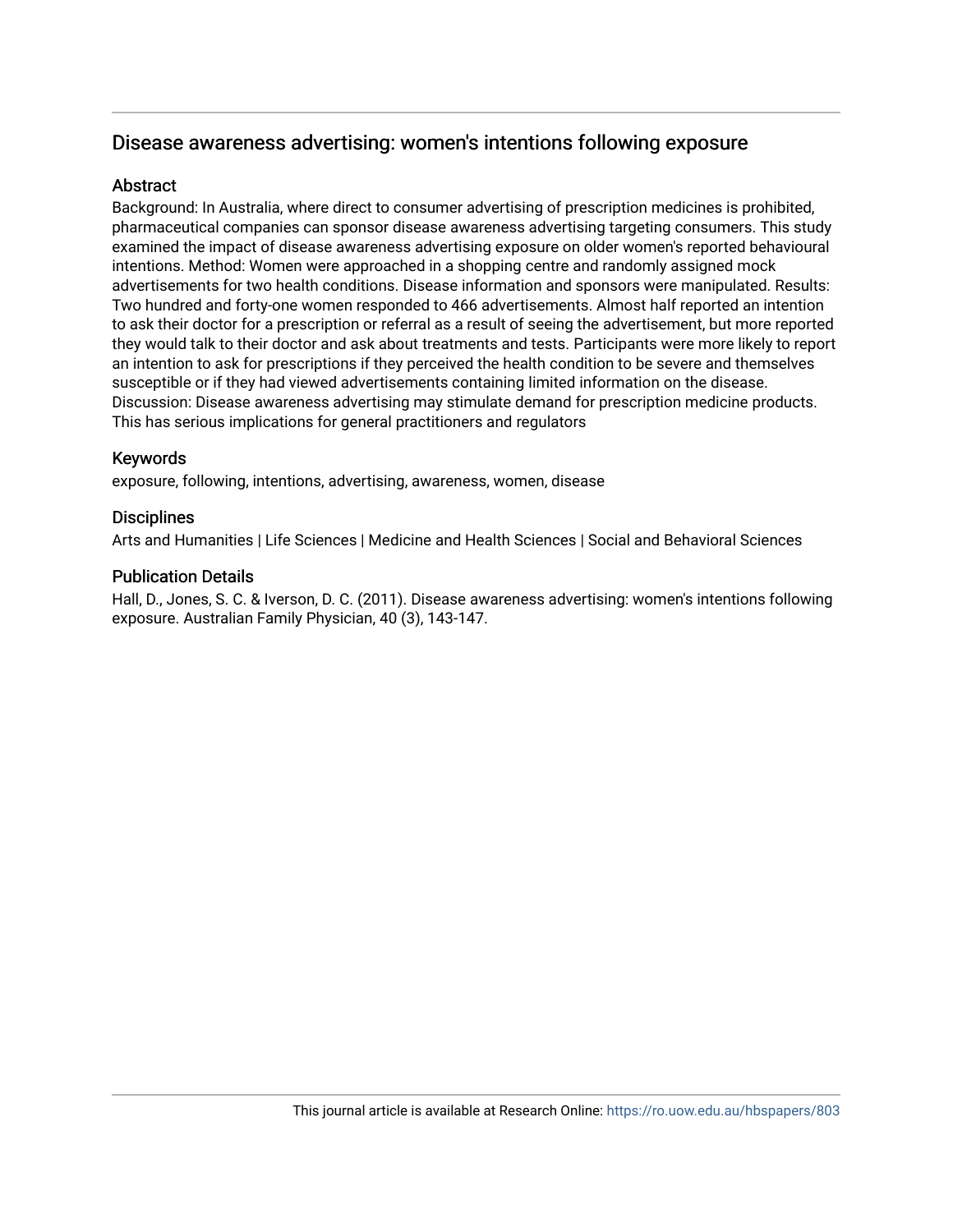

**Danika Hall Sandra Jones Don Iverson**

#### **Background**

In Australia, where direct to consumer advertising of prescription medicines is prohibited, pharmaceutical companies can sponsor disease awareness advertising targeting consumers. This study examined the impact of disease awareness advertising exposure on older women's reported behavioural intentions.

### **Method**

Women were approached in a shopping centre and randomly assigned mock advertisements for two health conditions. Disease information and sponsors were manipulated.

### **Results**

Two hundred and forty-one women responded to 466 advertisements. Almost half reported an intention to ask their doctor for a prescription or referral as a result of seeing the advertisement, but more reported they would talk to their doctor and ask about treatments and tests. Participants were more likely to report an intention to ask for prescriptions if they perceived the health condition to be severe and themselves susceptible or if they had viewed advertisements containing limited information on the disease.

## **Discussion**

Disease awareness advertising may stimulate demand for prescription medicine products. This has serious implications for general practitioners and regulators.

**Keywords:** doctor-patient relations; education, health (to lay people); public health policy; public health

There is growing concern from advisory and advocacy groups in Australia, as well as in other countries, regarding the influence of the pharmaceutical industry on the prescribing habits of doctors.1,2 Concern has centred around marketing practices that directly influence doctors' prescribing behaviour,3,4 as well as pharmaceutical promotions that directly target consumers.<sup>5,6</sup>

Women's intentions following exposure

Disease awareness advertising

While direct-to-consumer advertising (DTCA) of prescription medicines is illegal in Australia, pharmaceutical companies are allowed to engage in disease awareness advertising (DAA) via a range of media. Disease awareness advertising in Australia is currently regulated by the industry body Medicines Australia. Edition 16 of the Code of Conduct recently came into effect with a specific section (Section 12.7) on 'Disease education activities in any media'.<sup>7</sup> The guidelines state that advertisements cannot include the name of a specific prescription medicine but may include disease information such as the symptoms and prevalence of a disease.<sup>7</sup>

 International research into the effects of DAA demonstrate that it can increase consultation rates as well as prescriptions for the advertiser's product.8,9 A recent survey of Australian general practitioners $10$  reported in the popular medical press found a pharmaceutical mass media campaign coincided with increased patient requests about the advertiser's product.

Disease awareness advertising has been labelled as disease mongering – 'widening boundaries of treatable illness in order to expand markets for those who profit from treatments'.3 Disease awareness advertising has been criticised for promoting health conditions with vague or nonspecific symptoms, or exaggerating the prevalence of a condition and using fear appeals,

such that consumers are encouraged to identify themselves as having the condition or being at greater risk of contracting it.<sup>1</sup> While DAA can be eye catching and emotive, it often provides very limited disease information, $11$  which is the same criticism received by DTCA.12

 The pharmaceutical industry, and its proponents, argue that advertising to consumers provides education about health conditions and treatment options, and can assist in earlier diagnosis and treatment, improved patientdoctor relationships, and enhanced medication compliance.13,14 There is also the argument of the potential for the pharmaceutical industry to advertise conditions that have high levels of underdiagnosis such as diabetes.15

 The purpose of this study was to determine the impact of DAA on the behavioural intentions of older Australian women, including their intention to seek further information, and/or request a prescription or referral from their doctor. The study also examined perceptions of the severity of, and their susceptibility to, two advertised health conditions.

## **Method**

The study design included the development of mock magazine advertisements for two health conditions (Figure 1). Women were selected as the target group as they have higher magazine readership in Australia and generally have greater involvement in seeking health information and making health decisions. The age range of 45 years or over was chosen to facilitate the selection of targeted health conditions for the advertisement stimuli.

 The health conditions were osteopaenia, which is a state of early bone loss that can potentially increase the risk of developing osteoporosis;<sup>16</sup> and fibromyalgia, which is thought to be a disorder of the central nervous system associated with intensified pain due to abnormal sensory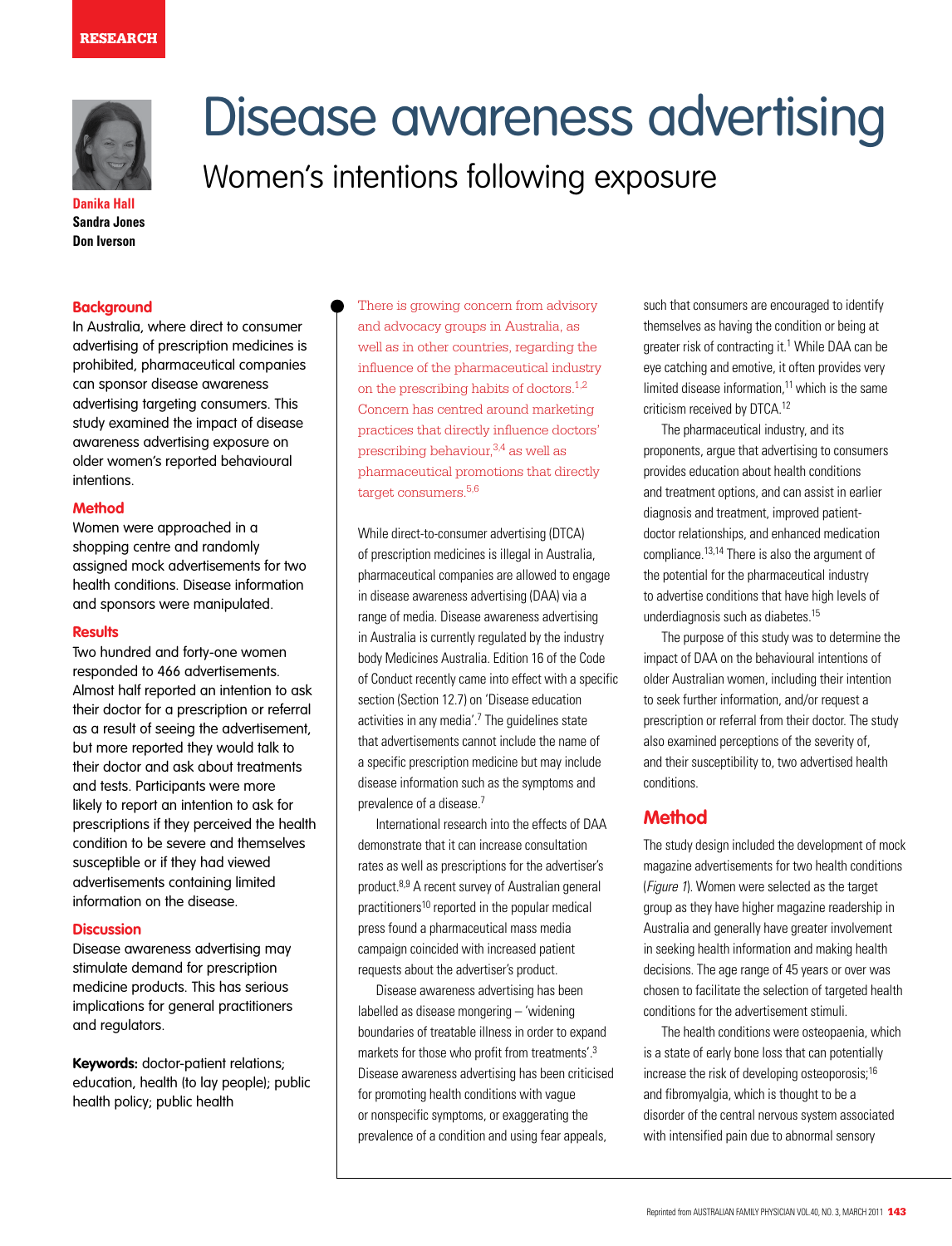

processing.17 Both conditions have been subject to controversy regarding their clinical importance, and there is concern that they may attract disease mongering.18,19 The authors were not able to find evidence of education or promotion targeting consumers about these conditions in Australia.

 There are three potential prescription medicine categories for the prevention of osteoporosis in postmenopausal women, and Australian clinical guidelines recommend the use of two of these for reducing the risk of osteoporotic fractures by increasing bone mineral density in postmenopausal women at risk.20 It is therefore feasible that pharmaceutical companies would sponsor Australian awareness advertising about osteopaenia to encourage women to undertake bone density testing and preventive treatment, as has occurred in the United States of America (USA).19,21

 There are no specific Australian guidelines for diagnosis or management of fibromyalgia, although the American College of Rheumatology classification criteria are commonly used.22 There is some evidence for treatment with prescription medicines including amitriptyline, fluoxetine as well as serotonin and norepinephrine reuptake inhibitors; however, a multidisciplinary approach including patient education is recommended.22 Prescription medicine advertising for the treatment of fibromyalgia (eg. pregabalin) has occurred in the USA;18 the growing recognition of the condition in Australia suggests it could be a target country for disease advertising by pharmaceutical companies.

 The mock advertisements included similar images and quantity of text as is found in current DAA in Australian magazines.<sup>12</sup> Two different manipulations were applied to the advertisements: the amount of information provided and the sponsor logos. For the information manipulation, participants received either limited information (brief descriptions of the symptoms, and how to seek further information) or more detailed information (fuller descriptions of the symptoms, causation, diagnosis and management as well as how to seek further information). For the sponsor manipulation, fictional logos at the bottom of

the advertisement varied between nonprofit, pharmaceutical company and a combination of these two (cosponsored).

Research assistants approached women in a commercial shopping centre in the Wollongong (New South Wales) metropolitan area during retail hours over 5 consecutive days in November 2008. Refusals and ineligible respondents were recorded.

 Consenting participants were randomly assigned an advertisement for one health condition and then received an advertisement for the other health condition with the same sponsor and with information manipulation. Participants viewed the advertisements and completed the questionnaires independently and were debriefed regarding the hypothetical nature of the advertisements.

 This study was approved by The University of Wollongong Human Research Ethics Committee.

A score was created for perceived severity of the condition, which included responses to three bipolar adjective scales for how 'distressing, serious and inconvenient' it would be to experience the condition. Cronbach's alpha for the three item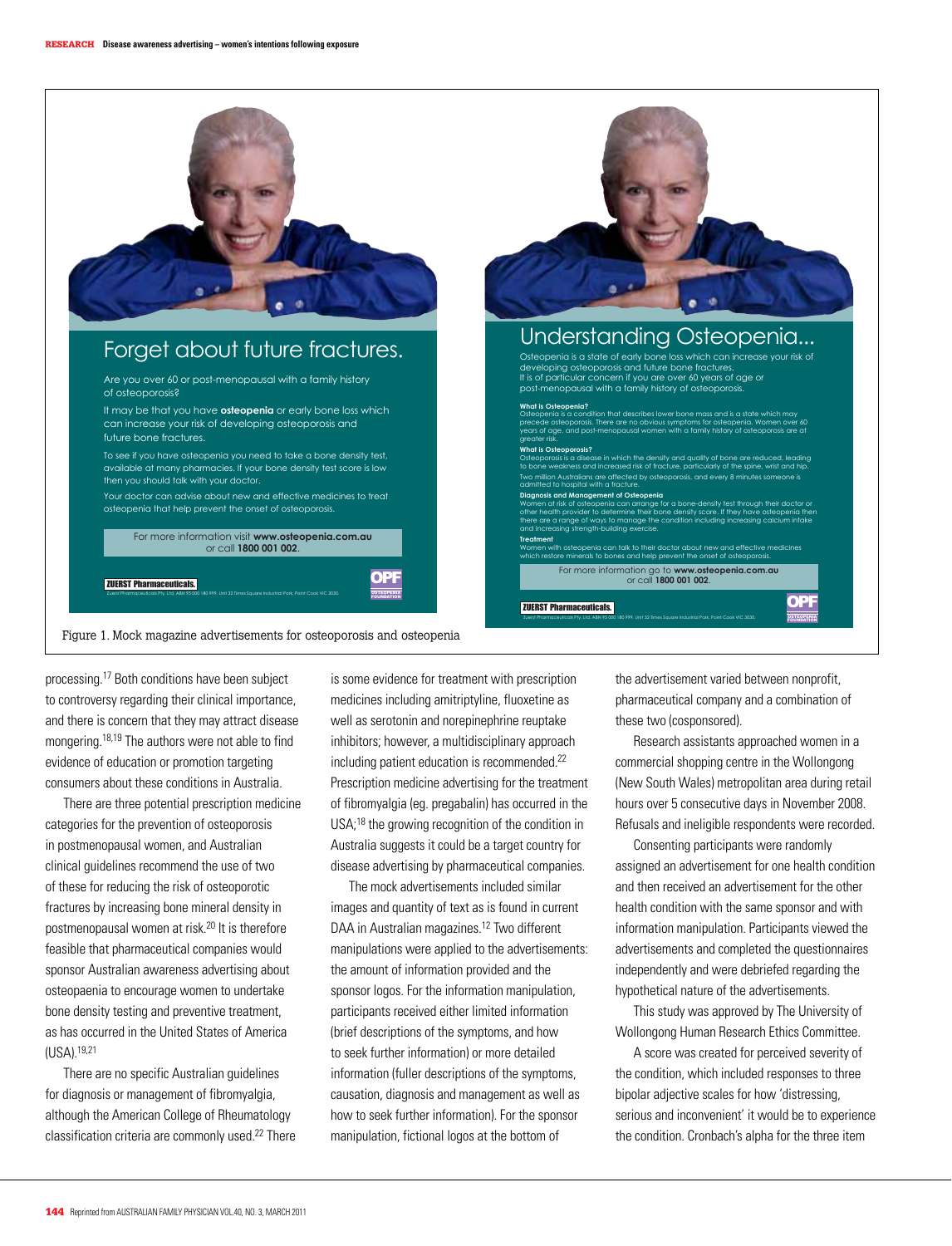scale was 0.822, indicating an appropriate level of internal consistency. Data was analysed with SPSS V15. Descriptive analysis was conducted and nonparametric tests were used as the data was not normally distributed.23

## **Results**

A total of 977 women were approached to participate in the study, with 30% agreeing. However, only 82.5% of those who agreed were eligible. A total of 241 women aged 48–85 years (median age 64) participated in the survey. The demographic profile of participants was similar to women in this age group in the Wollongong local government area and Australian census data (except that a greater proportion of participants in the study had higher levels of educational attainment).

Questionnaires were completed for a total of 466 advertisements: 232 on fibromyalgia and 234 on osteopaenia, and most participants rated the advertisements as easy to understand. Only 36% of participants agreed that they or someone they knew well had suffered from fibromyalgia, but 64% agreed that they or someone they knew well had suffered from osteopaenia.

### **Behavioural intentions**

Forty-nine percent of the participants agreed that they would ask their doctor for a prescription or referral as a result of seeing the advertisement, and the majority agreed that they would take other actions (Table 1).

 Contingency table analysis indicated a statistically different result between reported behavioural intentions for the two different health conditions: participants viewing the advertisement for osteopaenia were more likely to report an intention to talk to their doctor about the condition  $(p=0.029)$  and to ask their doctor about treatments or tests ( $p=0.024$ ) (Table 2).

Behavioural intentions did not differ significantly between the sponsor manipulations. Participants who viewed low information advertisements were more likely to report an intention to ask their doctor for a prescription or a referral ( $p=0.036$ ) than those who viewed high information advertisements (Table 3). Mann-Whitney U tests showed that participants who intended to ask for a prescription or referral were more likely to be older ( $p<0.001$ ), and less educated  $(p<0.001)$ .

 If the participant or someone they knew well had suffered from the advertised health condition then they were significantly more likely to agree that they would take action compared with those without personal experience of the condition (Table 4). This was particularly the case for intention to ask for a prescription or referral, with 57.3% of participants with personal experience reporting this intention compared with 39.3% of those without ( $p<0.001$ ).

### **Perceived severity and susceptibility**

Participants perceived both conditions to be severe (mean score of 4.53 for fibromyalgia and 4.42 for osteopaenia on a six point scale). There was no significant difference between scores for the two conditions. When asked to rate how likely it would be that they would experience the advertised conditions (on a six point scale), participants perceived themselves to be susceptible to both conditions (mean score of 3.40 for fibromyalgia and 3.88 for osteopaenia) but significantly more susceptible to osteopaenia ( $p=0.007$ ). Just over 25% of participants estimated that it was very likely that they would experience fibromyalgia in the future, whereas 36% estimated that it was very likely that they would experience osteopaenia. Participants who nominated an intention to ask their doctor for a prescription or a referral were significantly more likely to perceive higher susceptibility to the health conditions (mean score 4.14 compared with 3.12 for participants who did not intend to ask:  $p<0.001$ ) and have higher severity scores (mean score of 4.77 compared with 4.28:  $p<0.001$ ).

## **Discussion**

Participants who viewed the advertisements with less disease information were more likely to express an intention to ask their doctor for a prescription or a referral. This finding may concern GPs as it indicates the potential for industry DAA to stimulate patient requests for prescription medicines – this has been found in overseas studies of DAA.<sup>8,9</sup> Such requests may cause tension in patient-doctor relationships and valuable

| Table 1. Behavioural intention by advertisement       |                                                      |  |  |
|-------------------------------------------------------|------------------------------------------------------|--|--|
| <b>Behavioural intention</b>                          | Percentage – including all<br>advertisements (n=466) |  |  |
| As a result of seeing this advertisement would you?   |                                                      |  |  |
| Talk to your doctor about the condition               | 77%                                                  |  |  |
| Ask your doctor about treatments or tests             | 73%                                                  |  |  |
| Look for information as directed by the advertisement | 64%                                                  |  |  |
| Look for information from other sources               | 55%                                                  |  |  |
| Ask your doctor for a prescription or a referral      | 49%                                                  |  |  |
| Do nothing                                            | 23%                                                  |  |  |

| Table 2. Behavioural intention by condition type         |                           |                         |          |  |  |  |  |
|----------------------------------------------------------|---------------------------|-------------------------|----------|--|--|--|--|
| <b>Behavioural intention</b>                             | <b>Condition type</b>     |                         | $\chi^2$ |  |  |  |  |
| As a result of seeing this<br>advertisement would you?   | Fibromyalgia<br>$(n=232)$ | Osteopenia<br>$(n=234)$ | p value  |  |  |  |  |
| Talk to your doctor about the<br>condition               | 73.1%                     | 81.7%                   | 0.029    |  |  |  |  |
| Ask your doctor about treatments<br>or tests             | 68.3%                     | 77.8%                   | 0.024    |  |  |  |  |
| Look for information as directed by<br>the advertisement | 63.1%                     | 65.5%                   | 0.596    |  |  |  |  |
| Look for information from other<br>sources               | 55.0%                     | 55.5%                   | 0.916    |  |  |  |  |
| Ask your doctor for a prescription<br>or a referral      | 45.1%                     | 52.5%                   | 0.123    |  |  |  |  |
| Do nothing                                               | 25.0%                     | 20.6%                   | 0.291    |  |  |  |  |

#### **Table 2. Behavioural intention by condition type**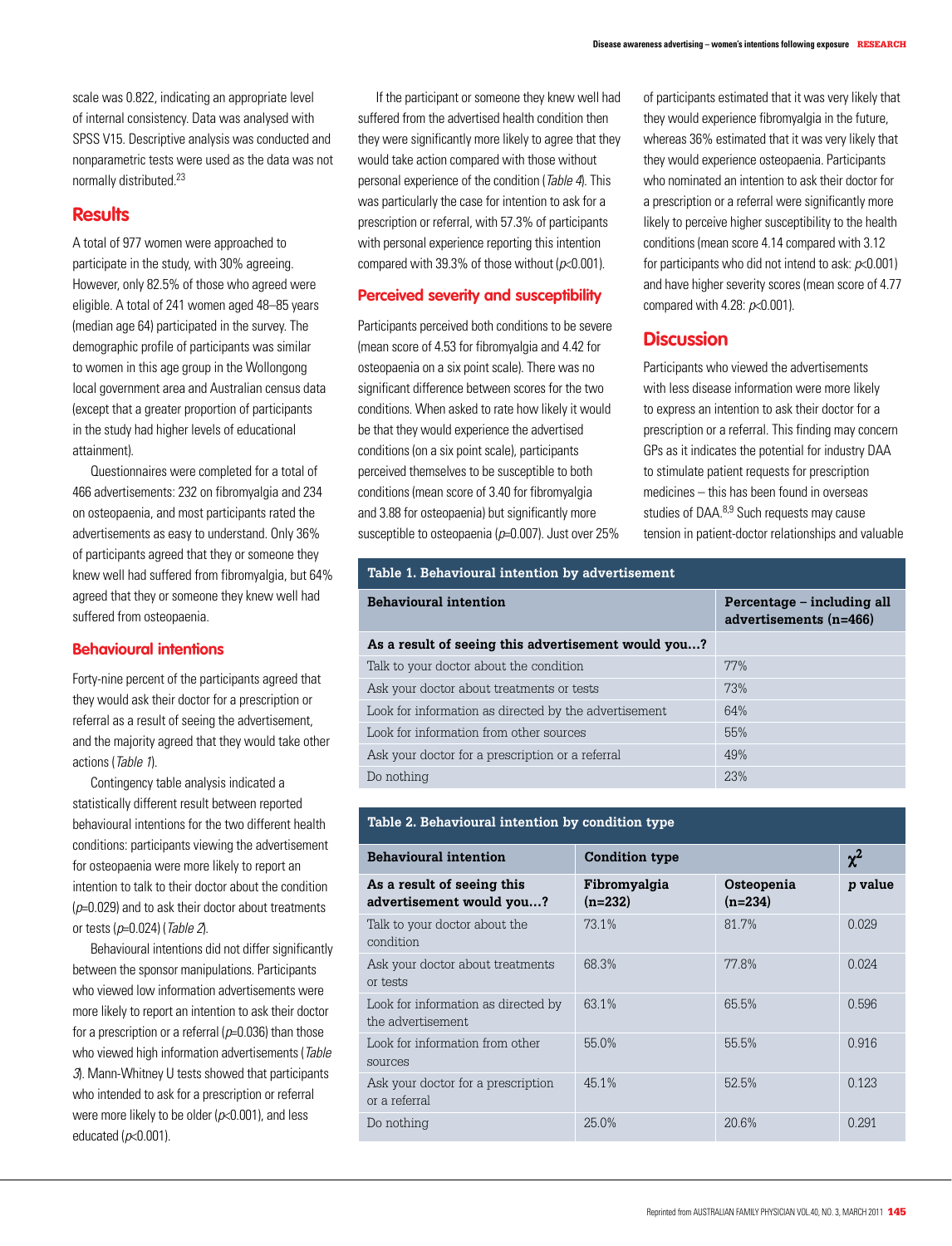| Table 3. Behavioural intention by information manipulation |                          |                  |          |  |  |
|------------------------------------------------------------|--------------------------|------------------|----------|--|--|
| <b>Behavioural intention</b>                               | <b>Information level</b> |                  | $\chi^2$ |  |  |
| As a result of seeing this advertisement would you?        | High<br>$(n=110)$        | Low<br>$(n=356)$ | p value  |  |  |
| Talk to your doctor about the condition                    | 73.8%                    | 78.5%            | 0.311    |  |  |
| Ask your doctor about treatments or tests                  | 66.7%                    | 75.0%            | 0.092    |  |  |
| Look for information as directed by the advertisement      | 58.5%                    | 66.1%            | 0.155    |  |  |
| Look for information from other sources                    | 48.1%                    | 57.4%            | 0.092    |  |  |
| Ask your doctor for a prescription or a referral           | 39.8%                    | 51.7%            | 0.036    |  |  |
| Do nothing                                                 | 25.8%                    | 21.9%            | 0.432    |  |  |

#### **Table 4. Behavioural intention by personal experience**

| <b>Behavioural intention</b>                                     | With personal<br>experience | <b>Without personal</b><br>experience | $\chi^2$<br>p value |  |  |  |
|------------------------------------------------------------------|-----------------------------|---------------------------------------|---------------------|--|--|--|
| As a result of seeing this<br>advertisement would you?           |                             |                                       |                     |  |  |  |
| Talk to your doctor about the<br>condition                       | 83.1%                       | 71.4%                                 | 0.004               |  |  |  |
| Ask your doctor about treatments<br>or tests                     | 77.9%                       | 68.1%                                 | 0.022               |  |  |  |
| Look for further information as<br>directed by the advertisement | 69.0%                       | 58.8%                                 | 0.028               |  |  |  |
| Look for further information from<br>other sources               | 61.4%                       | 49.1%                                 | 0.010               |  |  |  |
| Ask your doctor for a prescription<br>or referral                | 57.3%                       | 39.3%                                 | 0.000               |  |  |  |
| Do nothing                                                       | 16.8%                       | 28.6%                                 | 0.006               |  |  |  |
|                                                                  |                             |                                       |                     |  |  |  |

consultation time may be spent re-educating patients, as has been found for DTCA.<sup>24</sup> A recent survey found that the majority of Australian GPs who received patient requests about a medication as a result of DAA were opposed to these advertising campaigns.10

 The results have important implications for regulation in Australia as they indicate that DAA can stimulate patients' intention to make requests to doctors for prescription medicine products, particularly if limited disease information is provided. While the effect of the more specific guidelines for DAA in Medicines Australia's Code of Conduct, edition 16 are yet to be determined, regulators should provide more guidance to advertisers regarding types of disease information and the level of detail that should be provided. More prescriptive guidelines are provided in other countries such as the United Kingdom.25

Just over one-quarter of participants estimated that it was very likely that they would experience fibromyalgia in the future, whereas international

data suggests that 2–10% of women have the condition.26 Similarly, 36% estimated that it was very likely that they would experience osteopaenia, however, an Australian study of women aged over 50 years found a prevalence of 15%.<sup>27</sup> While participants were not asked about their perceived susceptibility to the conditions before being shown the stimuli, the results suggest that providing more detailed prevalence and risk factor information in DAA may help consumers to more accurately identify their susceptibility. Participants that reported an intention to ask for a prescription or referral perceived a higher level of susceptibility to, and severity of, the health conditions. These results provide some support for the argument that DAA can be seen as disease mongering and can inflate perceptions of the prevalence of the advertised disease.3

## **Study limitations**

A limitation of this study is that participants' involvement with the stimuli would be different to how they would view magazine advertisements in a 'real life' context. Further research is required to determine whether reported intentions to speak with GPs and request a prescription or referral articulate into actual behaviour.

 Other limitations include sampling by intercept method which attracts a level of response bias and results may not be representative of all Australian women in this age group. Due to the limited nature and size of the sample, the findings should be interpreted with caution and may not be generalisable to the Australian population. It is possible that participants confused the advertised condition 'osteopaenia' with the better known condition 'osteoporosis'. This may have led to a greater perceived severity and susceptibility to the condition, increased agreement for personal experience with the condition, and intention to take action.

Further studies are required with true DAA for a range of health conditions, utilising larger and more representative samples to confirm these results. However, results of this study indicate the potential for DAA to influence patients to request prescription medicine or a referral from their doctor. In the current study, the effects were most pronounced in older, less educated women, along with those reporting personal experience with the health condition and those viewing advertisements with limited disease information. Medicines Australia has the opportunity to provide more detailed guidance regarding the amount and types of disease information to be included in industry DAA to help ensure it is of greater educational value, and does not serve as a method of stimulating demand for prescription medicines.

### **Authors**

Danika Hall PhD, MEd, BA, is Associate Research Fellow, Centre for Health Initiatives, University of Wollongong, New South Wales. danika@uow.edu. au

Sandra Jones BA, MBA, PostGradDipHlthProm, MPH, MAssessEval, PhD, is Director, Centre for Health Initiatives, University of Wollongong, New South Wales

Don Iverson BSc, MSc, PhD, is Executive Dean, Faculty of Health and Behavioural Sciences and Director, Illawarra Health and Medical Research Institute, University of Wollongong, New South Wales.

Conflict of interest: none declared.